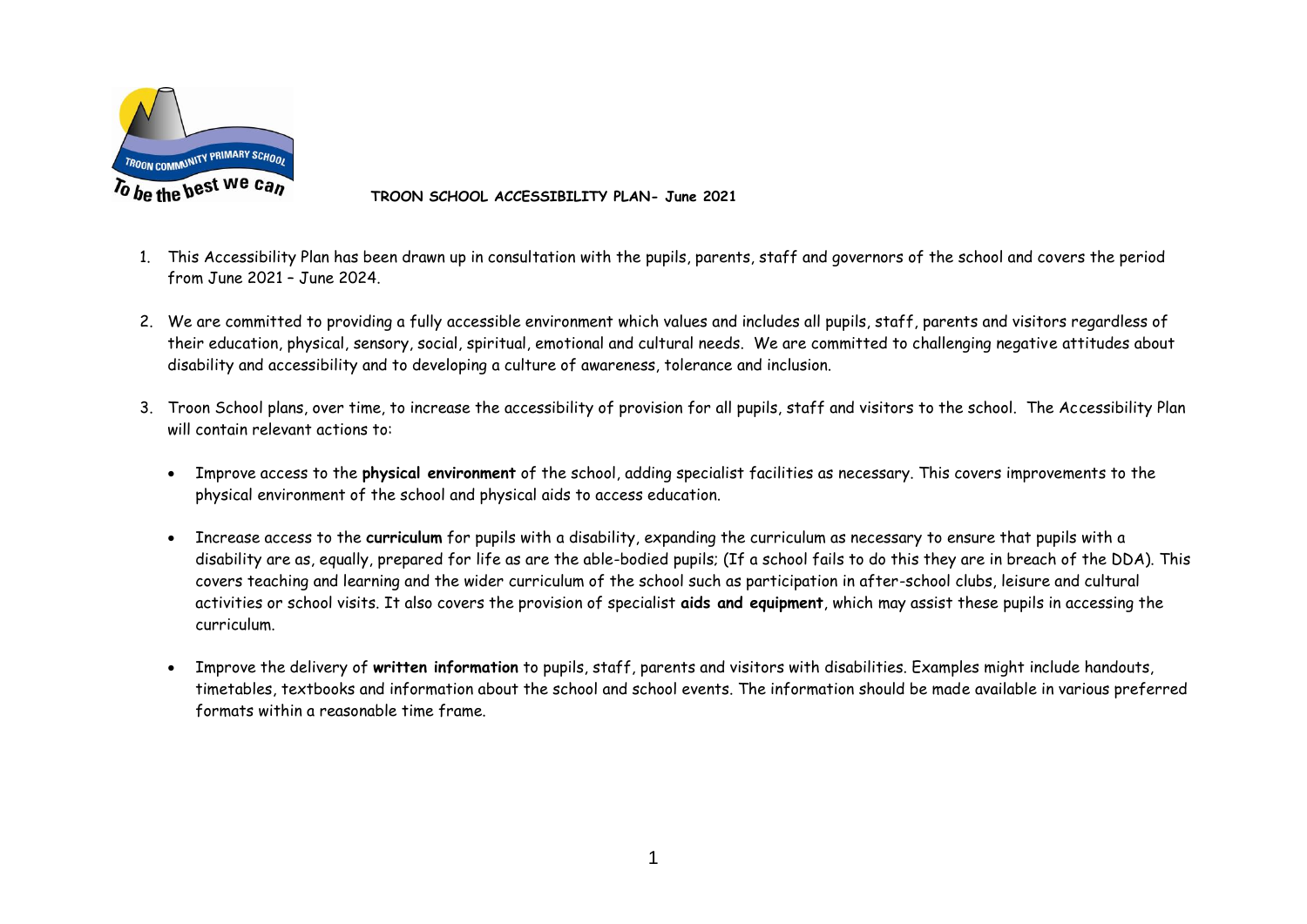- 5. Attached are Action Plans, relating to these key aspects of accessibility. These plans will be reviewed and adjusted on an annual basis. New Plans will be drawn up every three years.
- 6. We acknowledge that there is a need for ongoing awareness raising and training for staff and governors in the matter of disability discrimination and the need to inform attitudes on this matter.
- 7. The Accessibility Plan should be read in conjunction with the following policies, strategies and documents:
	- Teaching and Learning
	- Anti- discrimination
	- Health & Safety (including off-site safety)
	- Special Needs Local Offer
	- Behaviour
	- School Improvement Plan
- 8. It may not be feasible to undertake some of the works during the life of this Accessibility Plan and therefore some items will roll forward into subsequent plans. The audit will need to be revisited prior to the end of each first three-year plan period in order to inform the development of the new Plan for the following period.
- 9. Matters relating to Access will be an agenda item for the FGB.
- 10. Information about our Accessibility Plan will be shared with parents on our website.
- 11. The Plan will be monitored by Ofsted as part of their inspection cycle.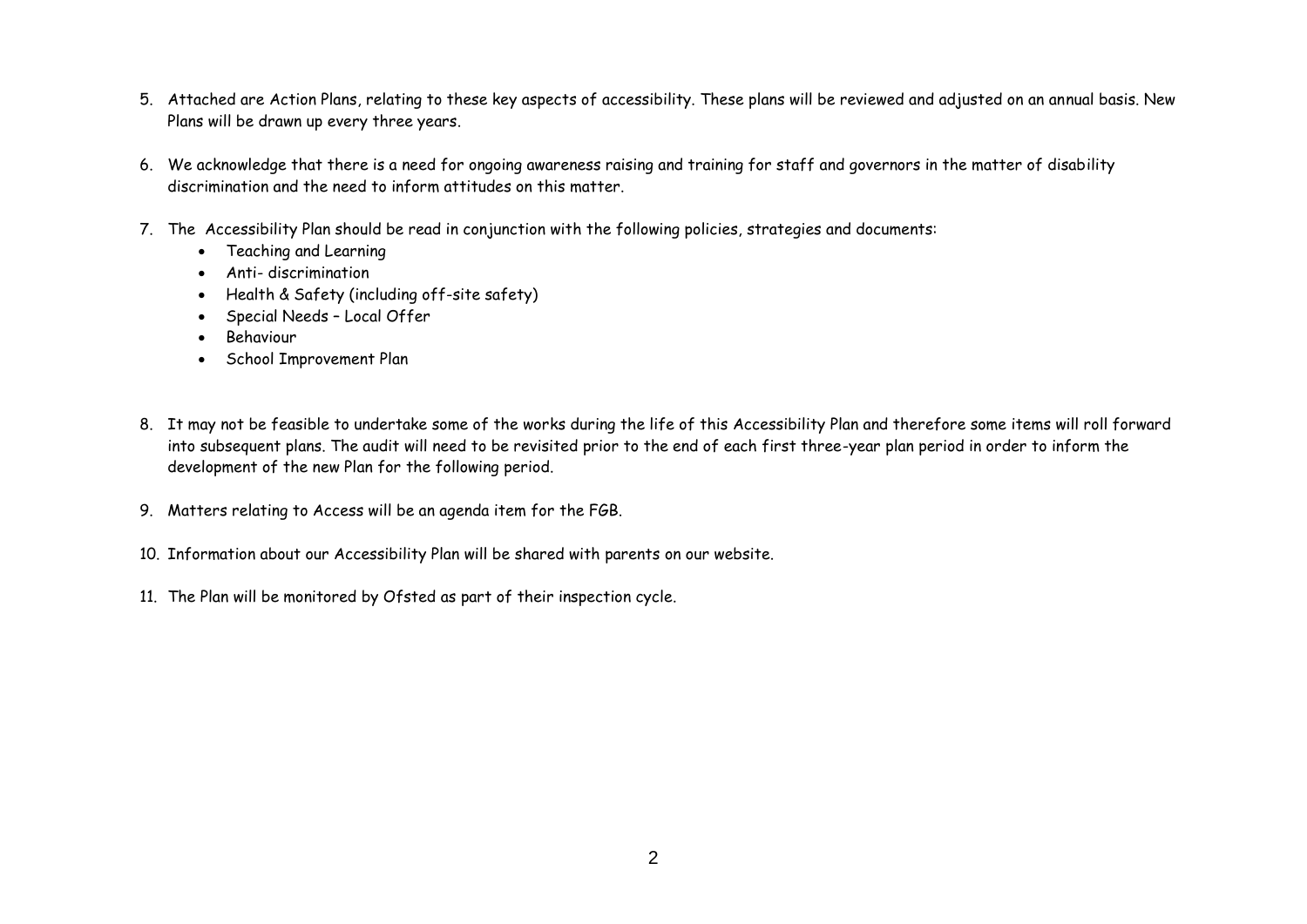# **Our Accessibility Audit. Reviewed June 2021**

# **Section1: How does your Academy deliver the curriculum?**

| Question                                           | Yes                 | Partly | No |
|----------------------------------------------------|---------------------|--------|----|
| Do you ensure that teachers and teaching           |                     |        |    |
| assistants have the necessary training to teach    |                     |        |    |
| and support disabled pupils?                       |                     |        |    |
| Are your classrooms optimally organised for        | J                   |        |    |
| disabled pupils?                                   |                     |        |    |
| Do lessons provide opportunities for all pupils to | J                   |        |    |
| achieve?                                           |                     |        |    |
| Are lessons responsive to pupil diversity?         | $\pmb{\cal J}$      |        |    |
| Do lessons involve work to be done by              | ſ                   |        |    |
| individuals, pairs, groups and the whole class?    |                     |        |    |
| Are all pupils encouraged to take part in music,   | $\sqrt{ }$          |        |    |
| drama and physical activities?                     |                     |        |    |
| Do staff recognise and allow for the additional    | $\pmb{J}$           |        |    |
| time required by some disabled pupils to use       |                     |        |    |
| equipment in practical work?                       |                     |        |    |
| Do staff provide alternative ways of giving        | $\pmb{\mathcal{J}}$ |        |    |
| access to experience or understanding for          |                     |        |    |
| disabled pupils who cannot engage in particular    |                     |        |    |
| activities, for example some form of exercise in   |                     |        |    |
| physical education?                                |                     |        |    |
| Do you provide access to computer technology       | ſ                   |        |    |
| appropriate for students with disabilities?        |                     |        |    |
| Are school visits, including overseas visits, made | $\overline{J}$      |        |    |
| accessible to all pupils irrespective of           |                     |        |    |
| attainment or impairment?                          |                     |        |    |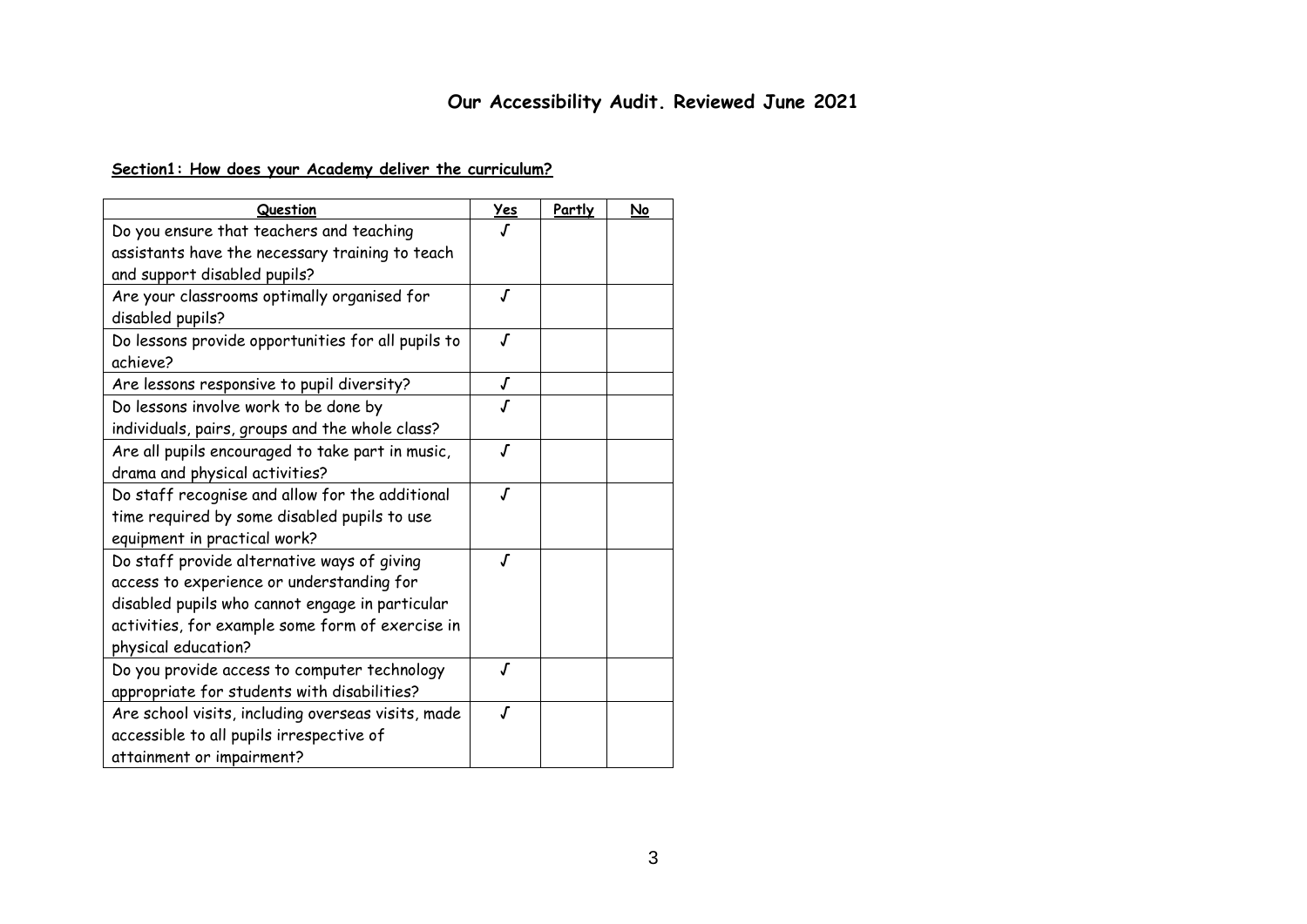| Do staff seek to remove all barriers to learning<br>and participation? |  |  |
|------------------------------------------------------------------------|--|--|
| Are there high expectations of all pupils?                             |  |  |

#### **Section 2: Is your Academy designed to meet the needs of all pupils?**

| Question                              | Yes | Partly | No |
|---------------------------------------|-----|--------|----|
| Does the size and layout of areas -   |     |        |    |
| including all academic, sporting,     |     |        |    |
| play, social facilities, classrooms,  |     |        |    |
| the assembly hall, canteen, library,  |     |        |    |
| gymnasium and outdoor sporting        |     |        |    |
| facilities, playgrounds and common    |     |        |    |
| rooms - allow access for all pupils?  |     |        |    |
| Can pupils who use wheelchairs        | Г   |        |    |
| move around the school without        |     |        |    |
| experiencing barriers to access       |     |        |    |
| such as those caused by doorways,     |     |        |    |
| steps and stairs, toilet facilities   |     |        |    |
| and showers?                          |     |        |    |
| Are pathways of travel around the     | J   |        |    |
| school site and parking               |     |        |    |
| arrangements safe, routes logical     |     |        |    |
| and well signed?                      |     |        |    |
| Are emergency and evacuation          |     | J      |    |
| systems set up to inform ALL          |     |        |    |
| pupils, including pupils with SEN     |     |        |    |
| and disability; including alarms with |     |        |    |
| both visual and auditory              |     |        |    |
| components?                           |     |        |    |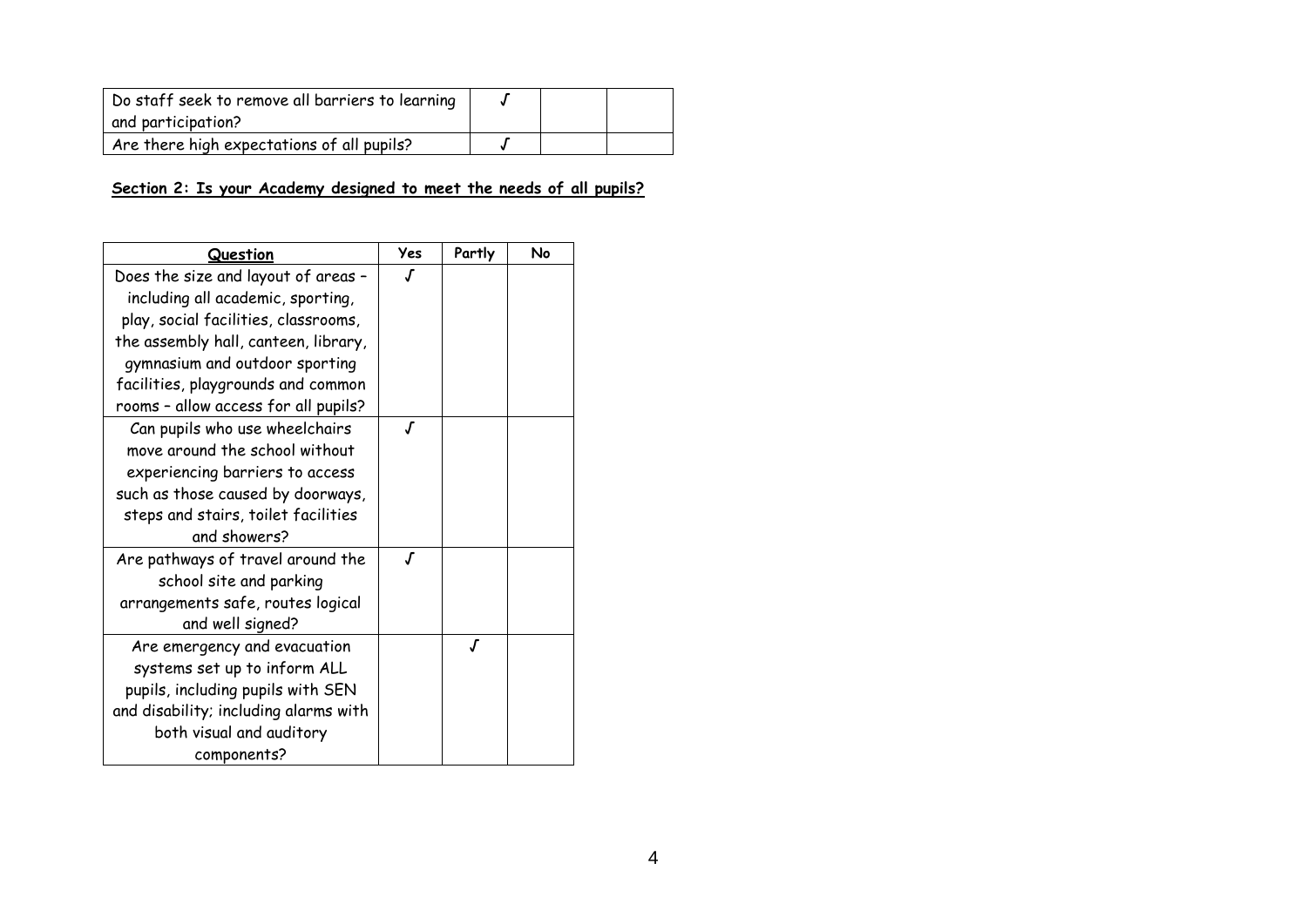| Are non-visual guides used, to        |    |  |
|---------------------------------------|----|--|
| assist people to use buildings        |    |  |
| including lifts with tactile buttons? |    |  |
| Could any of the décor or signage     |    |  |
| be considered to be                   |    |  |
| confusing or disorientating for       |    |  |
| disabled pupils with visual           |    |  |
| impairment, autism or epilepsy?       |    |  |
| Are areas to which pupils should      |    |  |
| have access well lit?                 |    |  |
| Are steps made to reduce              |    |  |
| background noise for hearing          |    |  |
| impaired pupils such as considering   |    |  |
| a room's acoustics, noisy             |    |  |
| equipment?                            |    |  |
| Is furniture and equipment            | .Г |  |
| selected, adjusted and located        |    |  |
| appropriately?                        |    |  |

# **Section 3: How does your Academy deliver materials in other formats?**

| Question                              | <u>Yes</u> | Partly | <u>No</u> |
|---------------------------------------|------------|--------|-----------|
| Do you provide information in         |            |        |           |
| simple language, symbols, large       |            |        |           |
| print, on audiotape or in Braille for |            |        |           |
| pupils and prospective pupils who     |            |        |           |
| may have difficulty with standard     |            |        |           |
| forms of printed information?         |            |        |           |
| Do you ensure that information is     |            |        |           |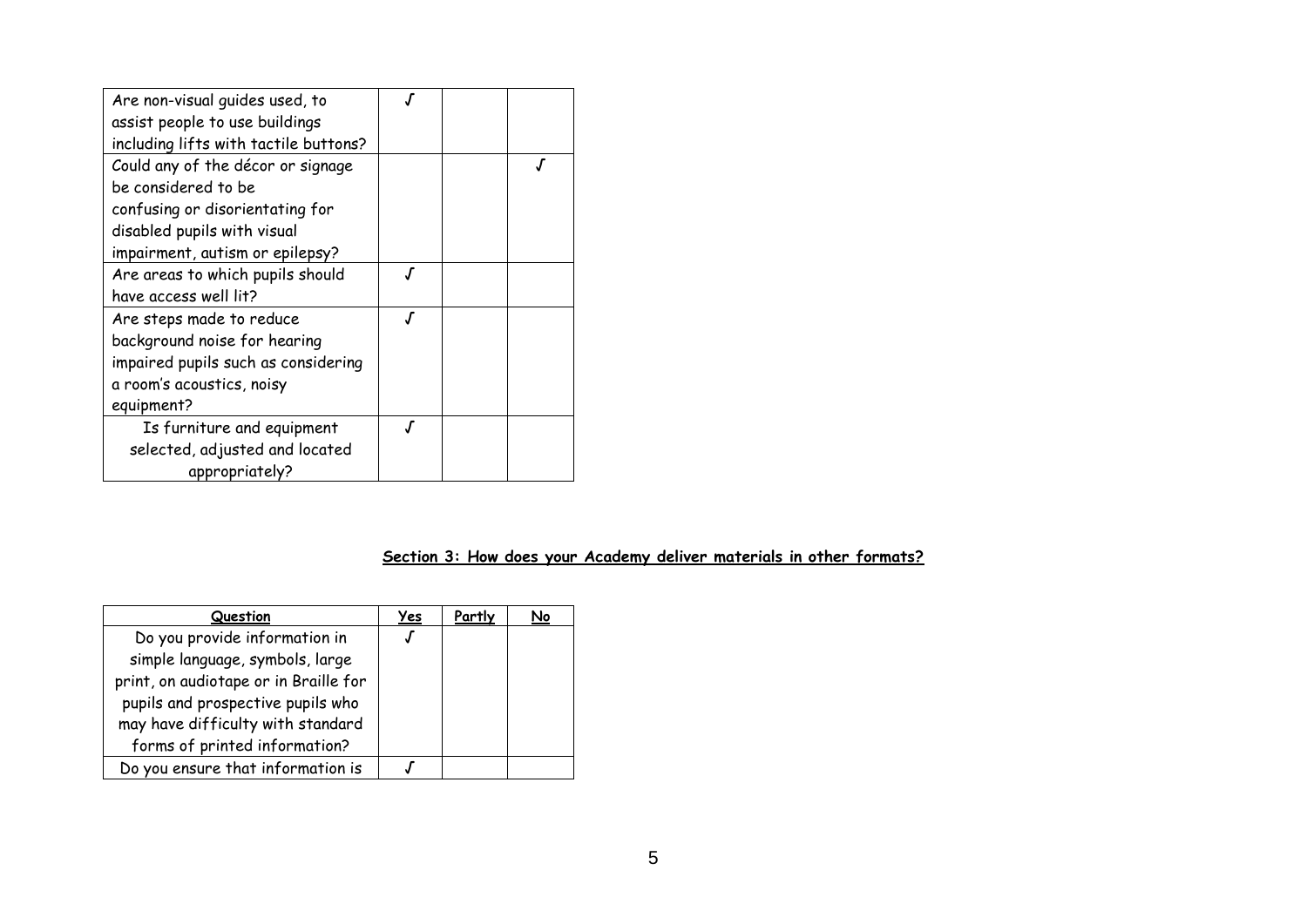| presented to groups in a way which<br>is user friendly for people with |  |  |
|------------------------------------------------------------------------|--|--|
| disabilities e.g. by reading aloud                                     |  |  |
| overhead projections and                                               |  |  |
| describing diagrams?                                                   |  |  |
| Do you have the facilities such as                                     |  |  |
| ICT to produce written information                                     |  |  |
| in different formats?                                                  |  |  |
| Do you ensure that staff are                                           |  |  |
| familiar with technology and                                           |  |  |
| practices developed to assist                                          |  |  |
| people with disabilities?                                              |  |  |

#### **Troon Community Primary School Accessibility Plan 2021-2024**

## **Increasing the extent to which pupils can participate in the curriculum**

| <b>Priority Target</b>            | <b>Involvement</b> | Timescale | Success Criteria                    |
|-----------------------------------|--------------------|-----------|-------------------------------------|
| Staff aware of pupils individual  | All Staff          | Ongoing   | Pupils needs are met and they are   |
| needs.                            |                    |           | able to participate in all areas of |
|                                   |                    |           | the curriculum.                     |
| Ensure relevant pupils can access | All Staff          | Ongoing   | As above.                           |
| the curriculum by using and       |                    |           |                                     |
| employing relevant trained staff. |                    |           |                                     |
| Effective use of equipment to     | All Staff          | Ongoing   | Pupils are able to effectively      |
| promote learning as appropriate   |                    |           | access the curriculum and meet      |
| e.g. specialist software, sloping |                    |           | learning objectives.                |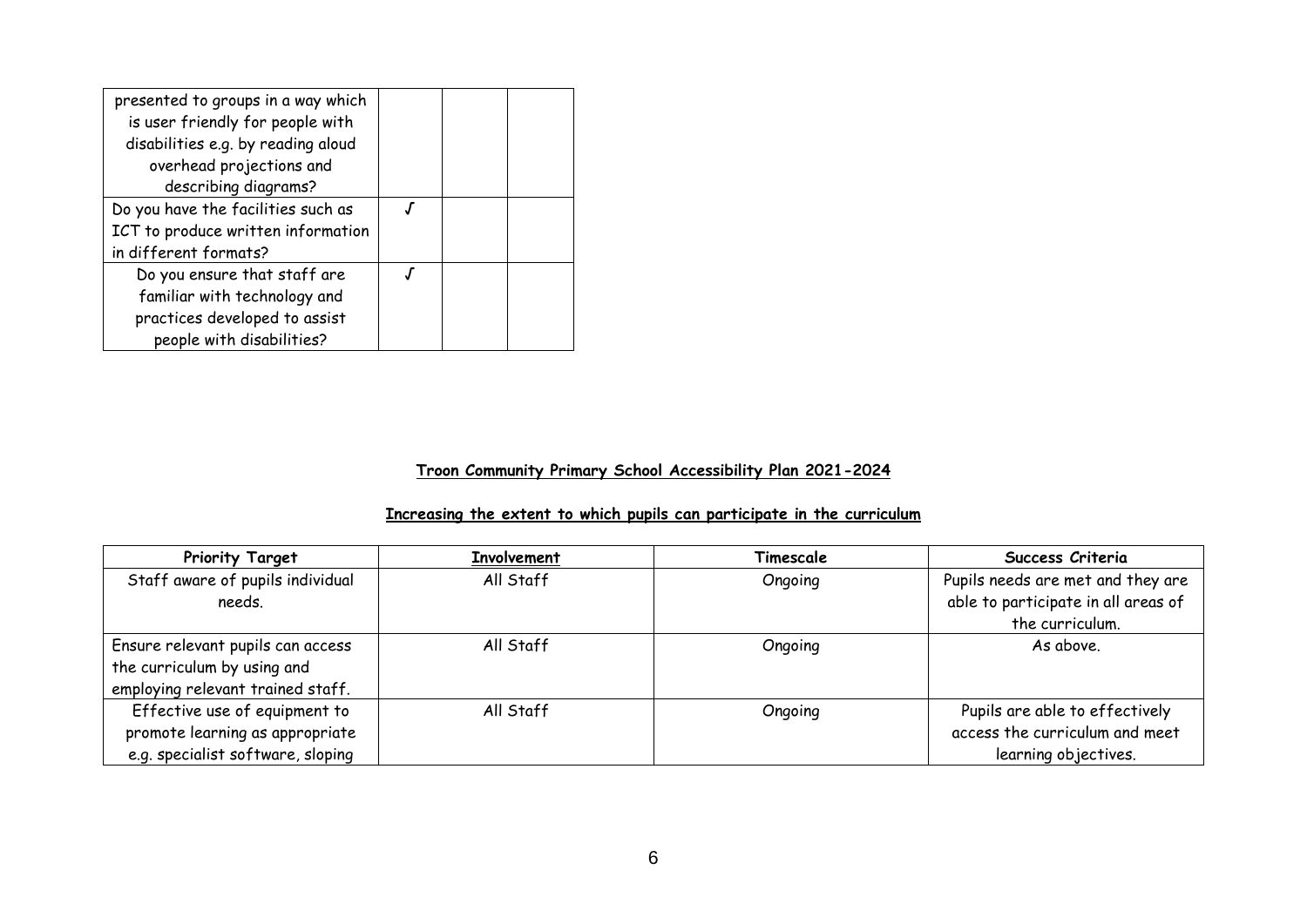| desk.                               |                                   |             |                                       |
|-------------------------------------|-----------------------------------|-------------|---------------------------------------|
| Effective differentiation in        | All Staff                         | Ongoing     | All pupils are successful in lessons. |
| planning and use of variety of      |                                   |             |                                       |
| learning styles                     |                                   |             |                                       |
| Monitoring of pupil progress to     | Head,                             | Half-term   | All pupils make good progress from    |
| ensure good progress is made by all | SENDCo and                        |             | their starting points.                |
| pupils.                             | teaching staff                    |             |                                       |
| School visits attainable to all.    | Educational visit coordinator and | As required | All pupils have the same learning     |
| Suitable provision made.            | all staff.                        |             | experiences and opportunities.        |

# **Improving the delivery of information in writing in an appropriate form**

| Provide suitably enlarged, clear     | All Staff                    | As required | All pupils can access learning.   |
|--------------------------------------|------------------------------|-------------|-----------------------------------|
| print for pupils with visual         |                              |             |                                   |
| impairment.                          |                              |             |                                   |
| The school administrative staff      | Admin staff and all staff as | As required | This ensures equal opportunities  |
| and teaching assistants will support | necessary.                   |             | for all parents.                  |
| and help parents access              |                              |             |                                   |
| information and complete forms       |                              |             |                                   |
| for them if necessary.               |                              |             |                                   |
| Use coloured background for          | All Staff                    | As required | Resources are adapted to ensure   |
| information on the Smart             |                              |             | all children can access learning. |
| boards/worksheets for those          |                              |             |                                   |
| pupils who need it.                  |                              |             |                                   |